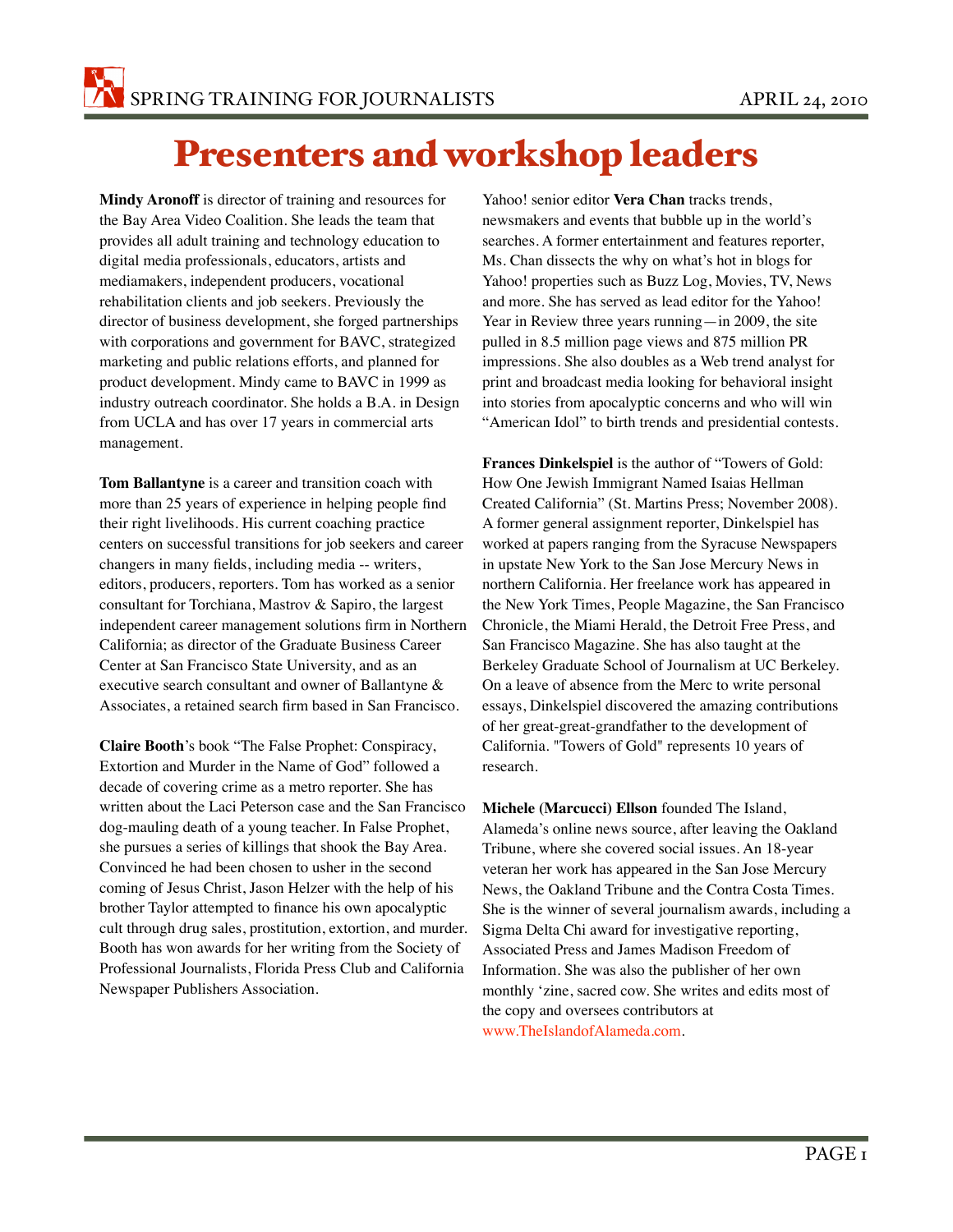**Steve Fainaru,** managing editor of The Bay Citizen, has established a reputation as one of the country's top investigative reporters. Fainaru won the Pulitzer Prize for International Reporting in 2008 for his 10-part series on widespread abuses involving Blackwater and other private security contractors in Iraq. His work, the culmination of three years covering the Iraq war, led to major changes in the way private security companies are employed and managed by the U.S. government. Fainaru began his career with the San Jose Mercury News, where he covered sports. He later worked at the Boston Globe before moving to the Washington Post. He is the author of two books, "Big Boy Rules: American Mercenaries Fighting in Iraq" (Da Capo, 2008) and "The Duke of Havana: Baseball, Cuba and the Search for the American Dream" (Villard, 2000).

**Scot Hacker** is the webmaster for the Knight Digital Media Center and is also involved with web operations for the Graduate School of Journalism. He provides technical assistance in multimedia training courses, runs the webcast operation, and teaches a class in web development. Hacker is the author of O'Reilly's ["MP3: The Definitive Guide" [\(http://bit.ly/yfNOW\)](http://bit.ly/yfNOW), Peachpit's "The BeOS Bible" [\(http://bit.ly/1031L2\)](http://bit.ly/1031L2), and dozens of articles for print- and web-based technology publications including PC Magazine, Byte.com, Windows Sources, MacWorld, and ZDNet, as well as television appearances and trade show gigs. On the side, Scot runs a web hosting company for independent journalists and artists.

**Tyche Hendricks** works as the governance editor for KQED public radio and teaches international reporting at the UC Berkeley Graduate School of Journalism. Her new book, "The Wind Doesn't Need a Passport: Stories from the U.S.-Mexico Border," will be published in June by UC Press. In her years at the San Francisco Chronicle, Hendricks reported extensively on the U.S.-Mexico border and covered immigration, demographic trends and the intersection of culture and politics. She has also worked as a freelance radio producer and for the Hearst-owned San Francisco Examiner, the San Jose Mercury News and the Seattle Times, winning a Best of the West prize and an NFCB Golden Reel. Hendricks has earned a BA from Wesleyan University as well as an MA in Latin American Studies and an MJ in Journalism, both from UC Berkeley.

**Kim Komenich** is an assistant professor for multimedia at his undergraduate alma mater San Jose State University. Komenich worked as a staff photographer and editor for the San Francisco Chronicle (2000-2009) and the San Francisco Examiner (1982-2000). He was awarded the 1987 Pulitzer Prize in Spot News Photography for photographs of the Philippine Revolution he made while on assignment for the Examiner. Komenich has photographed the ramifications of conflict in the Philippines, Vietnam, Guyana, El Salvador, the former Soviet Union and most recently in Iraq, where photos from his three trips to the Sunni Triangle in 2005 earned him the Military Reporters and Editors' Association's 2006 Photography Award. A 2006-07 Dart Ochberg Fellow, he received his MA in Journalism from the University of Missouri where he studied the history and practice of multimedia photojournalism. Find examples of his visual journalism work at www.kimkom.com.

**Susan Kuchinskas** specializes in writing about the arcana of science and technology, uncovering the connections between business, technology and culture. Her work has appeared in Wired, Technology Review, Los Angeles Times and more. Her first book, "Going Mobile: A Guide to Business Applications that Work," was published in 2003. Last year, she came out with a second book, "Love Chemistry: How Oxytocin Lets Us Love, Trust, and Mate." Learn more about her at [www.Kuchinskas.com.](http://www.Kuchinskas.com) Her blog, "Hug the Monkey," keeps readers up to date on the science involved in "Love Chemistry."

**Jessica Brandi Lifland** is a San Francisco-based photographer with almost 15 years of experience as a photojournalist working all over the United States and internationally in such places as Kosovo, Burma, Italy and most recently Jordan and Palestine. Her work appears nationally and internationally in publications including The New York Times, USA Today, The Toronto Star, Newsweek, Time, Forbes and Le Monde. She is represented by Polaris Images Agency. She is an instructor of photojournalism at San Francisco City College and also teaches with Panasonic's Digital Photo Academy. She is also the founder and director of San Francisco's popular monthly Photonight.